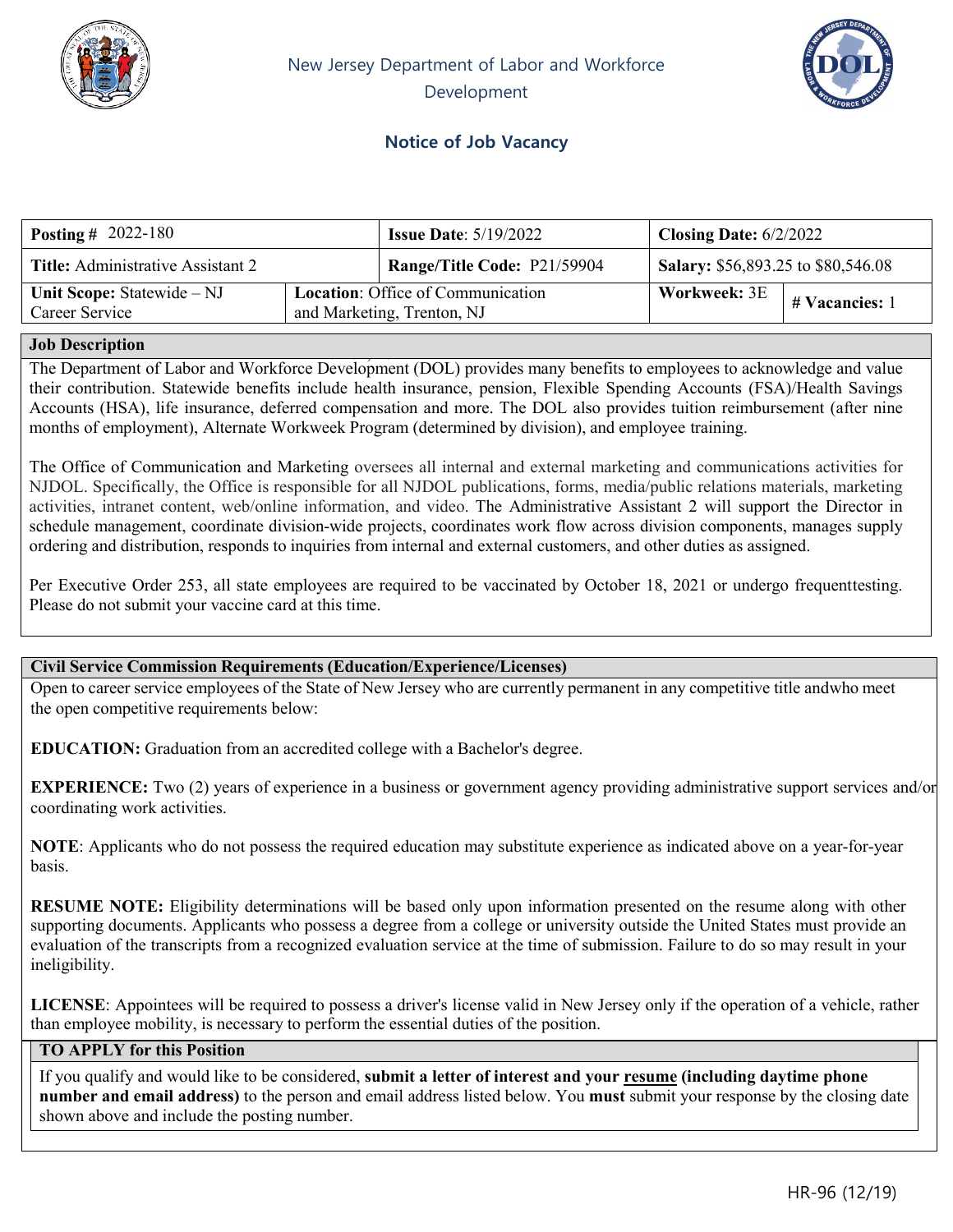### **EMAIL:**

Human Capital Strategies Recruitment Unit **[LWDJobPostings@dol.nj.gov](mailto:LWDJobPostings@dol.nj.gov)**

\*Subject line must specify complete job posting number

This is not a promotional announcement for a Civil Service Examination.

This posting may result in personnel actions which will require final approval by the Department of Labor and Workforce Development

and the Civil Service Commission in accordance with Civil Service Commission rules and regulations.

**Job Posting Authorized by** Tennille R. McCoy, Assistant Commissioner, Division of Human Capital Strategies

- Newly hired employees must agree to a thorough background check that may include fingerprinting.
- Any appointments made from postings which involve movement between unit scopes, may result in a forfeiture of rights to any promotional list in a former unit scope.
- As of September 2010, in accordance with N.J.S.A. 52:14-7, the "New Jersey First Act," all new employees must reside in the State of New Jersey, unless exempted under the law. If you do not live in New Jersey, you have one year after you begin employment to relocate your residence to New Jersey, or to secure an exemption.

The New Jersey Department of Labor and Workforce Development is an Equal Opportunity/Affirmative Action Employer.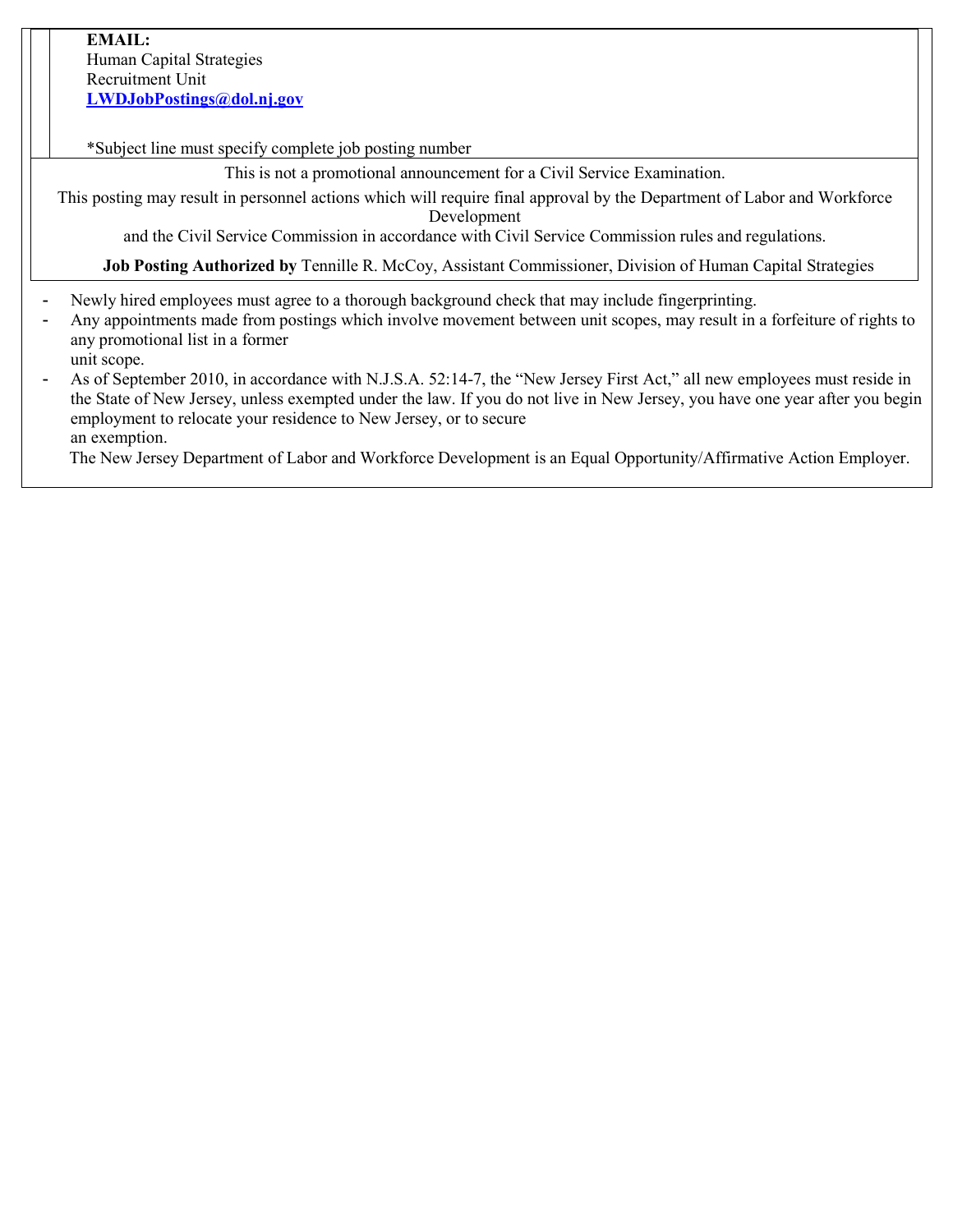## New Jersey Department of Labor and Workforce Development **PERSONAL RELATIONSHIPS DISCLOSURE STATEMENT**

In accordance with the Uniform Ethics Code adopted by the NJ State Ethics Commission and the State Policy Prohibiting Discrimination in the Workplace, the New Jersey Department of Labor and Workforce Development (NJ DOL) requires the disclosure of all relatives, consensual personal relationships, and cohabitants. No NJ DOL employee may supervise or exercise any authority with regard to personnel actions involving their relative, anyone with whom there is a consensual personal relationship, or anyone with whom they cohabit.

**Relative** means an individual's spouse/domestic partner/civil union partner<sup>1</sup> or the individual or spouse's/domestic partner's/civil union partner's parent, child, brother, sister, aunt, uncle, niece, nephew, cousin, grandparent, grandchild, son-in-law, daughter-in-law, stepparent, stepchild, stepbrother, stepsister, half-brother or half-sister, whether the relative is related to the individual or the individual's spouse/domestic partner/civil union partner by blood, marriage or adoption.

**Consensual personal relationship** means marriage, engagement, dating or other ongoing romantic or sexual relationships.

**Cohabitant** means non-related persons who share a household under circumstances where there is financial interdependence.

The New Jersey Department of Labor and Workforce Development requires the disclosure of all relatives and consensual personal relationships to be promptly reported directly to the Division of Human Capital Strategies (HCS) - Director's Office. Confidentiality shall be maintained to the extent possible and practicable. This information may be shared with NJ DOL's Equal Employment Opportunity Office and/or the NJ DOL Ethics Office as deemed necessary. Upon receiving notice of the relationship, HCS may address any situation as necessary in consultation with the EEO Office and/or the Ethics Officer. This may include, but is not limited to, the changing of reporting relationships or transferring any of the employees involved. Failure to provide notification to HCS may result in discipline up to and including termination and the denial of legal representation and indemnification by the State in the event that a lawsuit is filed having a connection with a personal relationship. Employees are under a continuing obligation to promptly report personal relationships that develop during the course of their employment.

**I DO NOT** have a relative or a consensual personal relationship, as defined above, with anyone working for the New Jersey Department of Labor and Workforce Development.

**I DO** have a relative or a consensual personal relationship, as defined above, with anyone working for the New Jersey Department of Labor and Workforce Development identified as follows:

| Name                                                                                                                                                                                                                                                                                                                                                                                                                                          | Relationship | Division and Work Location                            |  |  |
|-----------------------------------------------------------------------------------------------------------------------------------------------------------------------------------------------------------------------------------------------------------------------------------------------------------------------------------------------------------------------------------------------------------------------------------------------|--------------|-------------------------------------------------------|--|--|
|                                                                                                                                                                                                                                                                                                                                                                                                                                               |              |                                                       |  |  |
|                                                                                                                                                                                                                                                                                                                                                                                                                                               |              |                                                       |  |  |
| Do you need more space for disclosure? $\Box$ Yes                                                                                                                                                                                                                                                                                                                                                                                             |              | No If YES, continue writing on the back of this form. |  |  |
| I certify that the information on this form to the best of my knowledge and belief is true, complete and accurate. I<br>understand that any misleading or incorrect information, willful misstatement, or omission of a material fact, may<br>be just cause for disciplinary action up to and including termination. I understand my obligation to promptly report<br>personal relationships that develop during the course of my employment. |              |                                                       |  |  |
| Applicant/Employee's Name (Print)                                                                                                                                                                                                                                                                                                                                                                                                             |              |                                                       |  |  |

Applicant/Employee's Signature **Date** Date Date